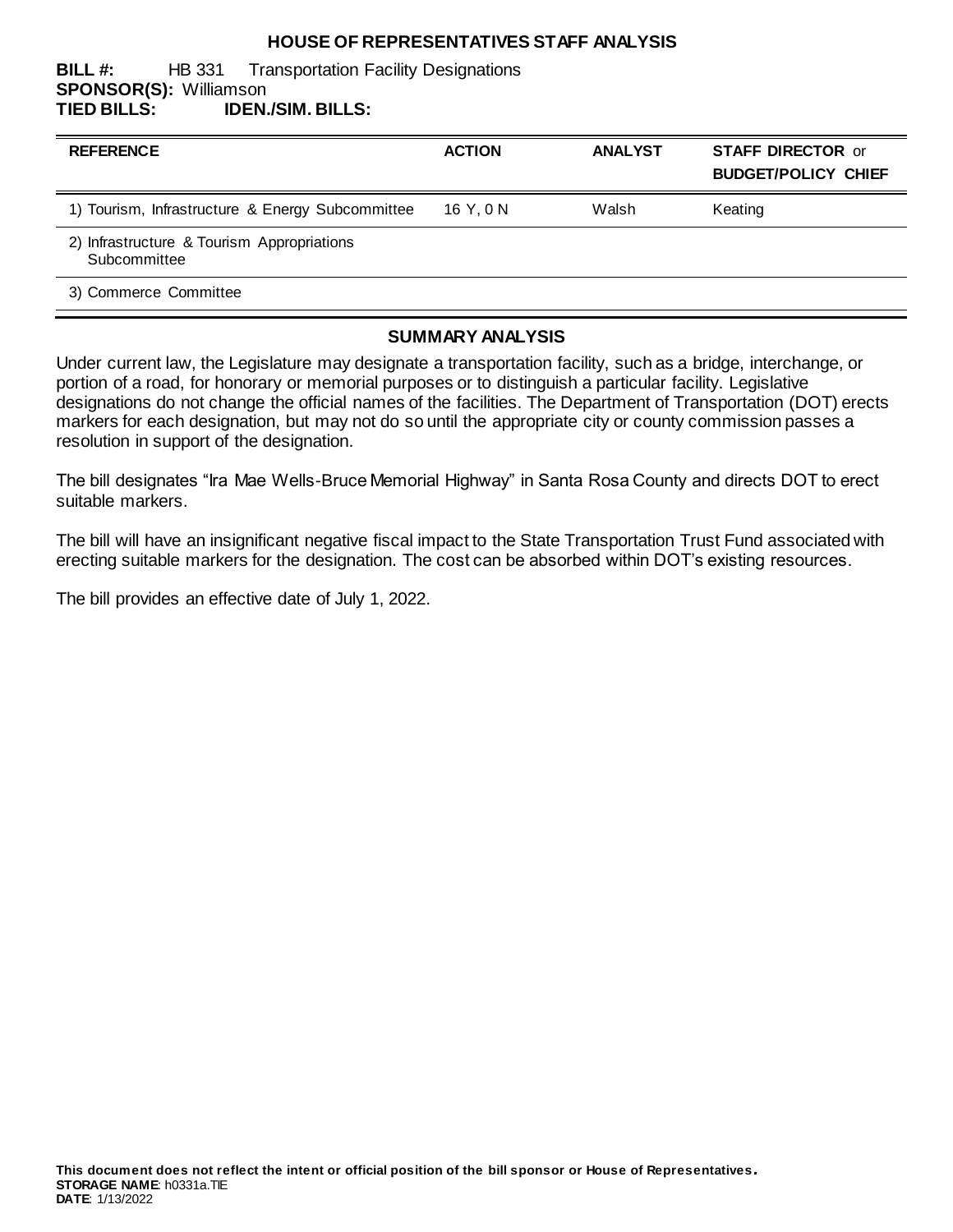## **FULL ANALYSIS**

## **I. SUBSTANTIVE ANALYSIS**

## A. EFFECT OF PROPOSED CHANGES:

## **Present Situation**

#### Transportation Facility Designations

Under current law, the Legislature may designate a transportation facility, such as a bridge, interchange, or portion of a road, for honorary or memorial purposes or to distinguish a particular facility. Legislative designations do not change the official names of the designated facilities, and do not require local governments or private entities to change street signs, mailing addresses, or 911 emergency telephone-number system listings to account for the designations.<sup>1</sup>

Current law sets standards for the naming of state buildings and other facilities. The law provides that except as specifically provided by law, state buildings, roads, bridges, parks, recreational complexes, and other similar facilities may not be named for a living person.<sup>2</sup>

#### Road Markers

The Department of Transportation (DOT) must place a marker at each terminus or intersection of a designated road, bridge, or other transportation facility and erect other markers it deems appropriate for the facility.<sup>3</sup> Road markers may not be erected until the appropriate city or county commission passes a resolution in support of a particular designation. Additionally, if a designated facility extends through multiple cities or counties, a resolution must be passed by each affected local government before the road markers can be erected by DOT.<sup>4</sup>

#### Ira Mae Wells-Bruce

Ira Mae Wells-Bruce was Santa Rosa County's first female commissioner and presided over numerous business and civic organizations. Additionally, Ms. Bruce was co-broker/owner of Century 21 Island View Realty.<sup>5</sup> Ms. Bruce passed away on December 1, 2020.<sup>6</sup>

#### **Effect of the Bill**

Under the bill, that portion of S.R. 87 between E. Bay Boulevard and U.S. 98 in Santa Rosa County is designated as "Ira Mae Wells-Bruce Memorial Highway." The bill requires DOT to erect suitable markers.

#### B. SECTION DIRECTORY:

**Section 1: Designates "Ira Mae Wells-Bruce Memorial Highway."** 

**Section 2:** Provides an effective date of July 1, 2022.

## **II. FISCAL ANALYSIS & ECONOMIC IMPACT STATEMENT**

A. FISCAL IMPACT ON STATE GOVERNMENT:

l

<sup>4</sup> S. 334.071(3), F.S.

[https://www.facebook.com/1619922901599897/posts/santa-rosa-countys-first-female-county-commissioner-has-passed](https://www.facebook.com/1619922901599897/posts/santa-rosa-countys-first-female-county-commissioner-has-passed-away-it-is-with-i/2817435305181978/)[away-it-is-with-i/2817435305181978/](https://www.facebook.com/1619922901599897/posts/santa-rosa-countys-first-female-county-commissioner-has-passed-away-it-is-with-i/2817435305181978/) (last visited Jan. 6, 2022).

**STORAGE NAME**: h0331a.TIE **PAGE: 2** <sup>6</sup> *Celebration of life to be held for Ira Mae Bruce*, Navarre Press (May 1, 2021), [https://navarrepress.com/celebration-of](https://navarrepress.com/celebration-of-life-to-be-held-for-ira-mae-bruce/)[life-to-be-held-for-ira-mae-bruce/](https://navarrepress.com/celebration-of-life-to-be-held-for-ira-mae-bruce/) (last visited Jan. 6, 2022).

<sup>1</sup> S. 334.071(1), F.S.

<sup>2</sup> S. 267.062(1), F.S.

<sup>3</sup> S. 334.071(2), F.S.

<sup>5</sup> South Santa Rosa News (@SouthSRNews), Facebook (Dec. 1, 2020, 3:22 PM),